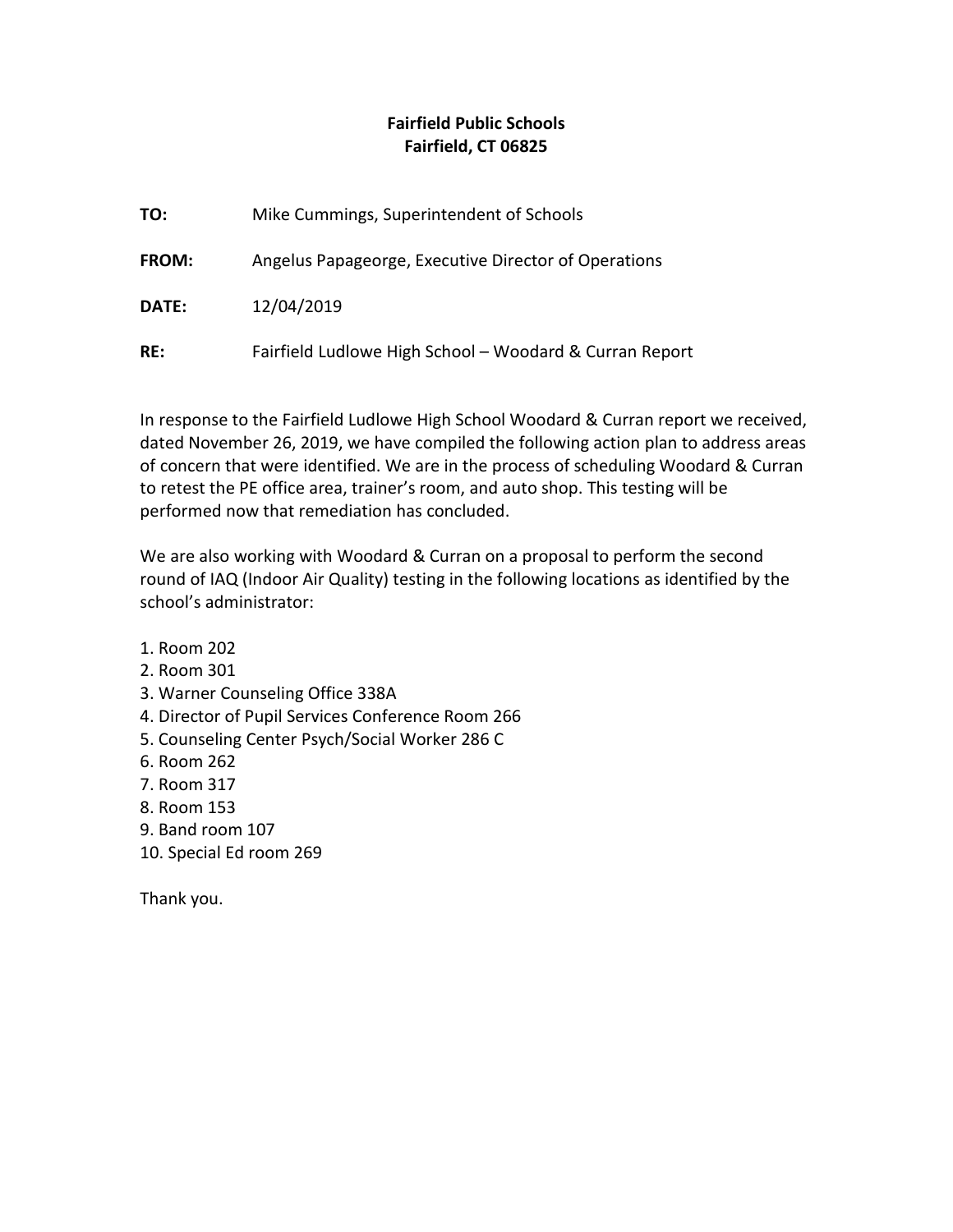## **Fairfield Ludlowe High School – IAQ Action Plan**

In response to the Woodard & Curran visual inspection report.

- In the Nursery, Room 126A, 1 water-stained ceiling tile was observed. Above the ceiling tile, a ceiling-mounted air conditioning unit was observed. The stain was likely caused by water leaking from the unit. Photograph 1 in Attachment A documents this condition.
	- o The tile was replaced on 11/22/19.
- In the Orchestra room, Room 121, two water stained sections on the gypsum board ceiling were visible. These two areas did not contain elevated moisture.
	- o Inspection revealed a leaking sprinkler valve which is scheduled for repair 12/4/2019.
	- o The area will be primed and painted.
- In the Resource Center, Room 109, two stained ceiling tiles were observed in the room. On the rear wall, a water stain was observed near one of the stained tiles. A pipe located in the suspended ceiling appeared to have leaked.
	- o The ceiling tile was replaced on 11/22/19.
	- o Area inspected on 12/4/2019. Repair scheduled for 12/5/2019.
	- o We will prime and paint the back wall.
- In the P.E. Office, Room 019, a steam pipe chase travels under the floor. During the assessment, the panel to the chase was opened up in several spots. In this room, a whistling could be heard, which is likely a steam leak in the pipes in the chase. This room also felt more humid than in other areas, which could lead to a perception of poor air quality.
	- o The steam leak was repaired.
	- o The sheetrock with the mold was removed.
	- o Additional air testing will be performed.
- In the Trainer's Room, Room 027, standing water was observed near the ice machine. Water staining was also observed under the sink on the right-side wall. After pulling back the vinyl cove base on the right side and rear wall, water staining and suspect microbial growth was observed. Photograph 4 in Attachment A documents this condition. Surface sampling for mold content determination was performed. Results indicated mold growth at the base of each wall. The analytical laboratory report is included as Attachment C.
	- o The sheetrock identified with mold was removed on 12/2/2019.
	- o Scheduled a company to remove the baseboard and flooring on 12/9/2019.
	- o Additional air testing will be performed.